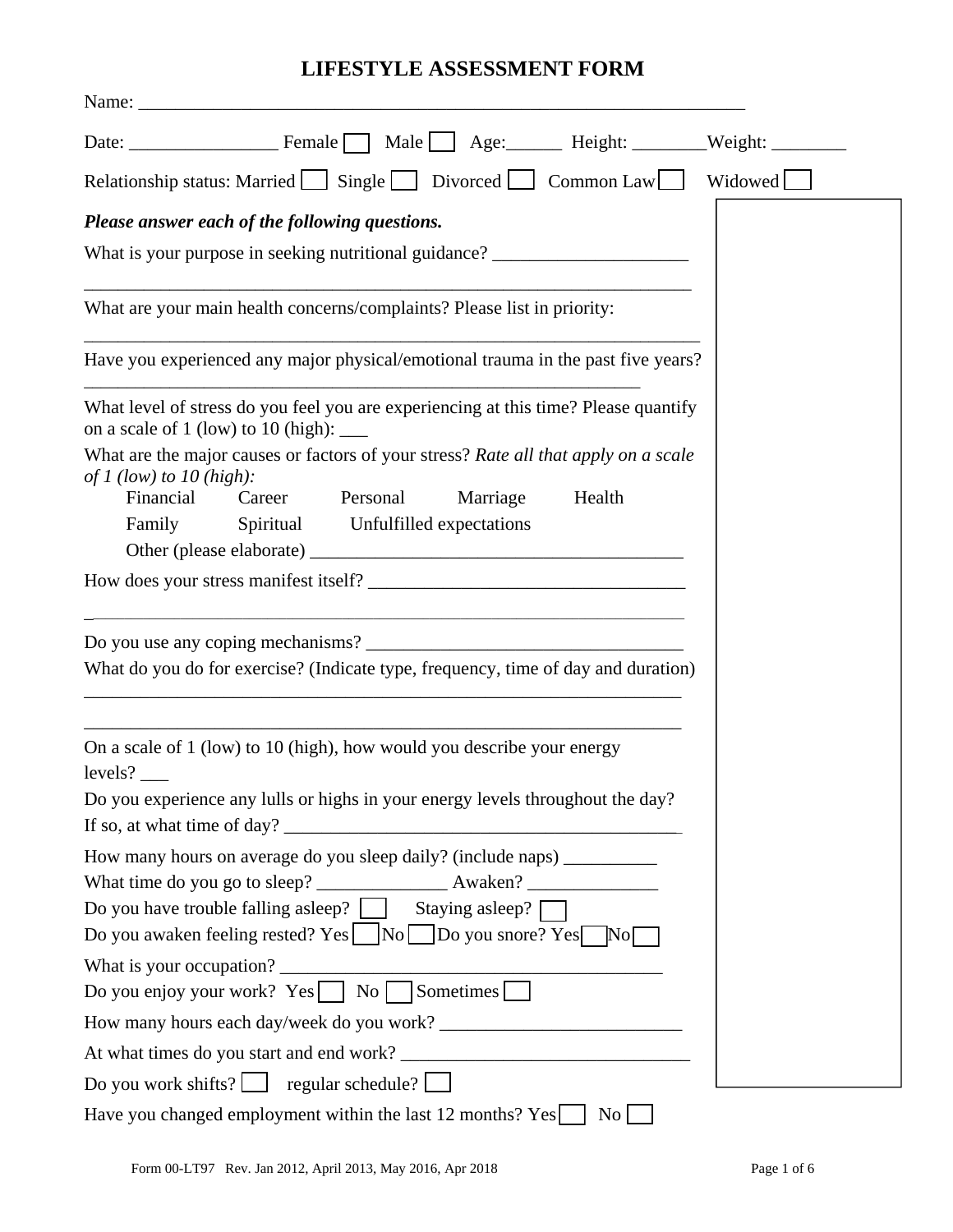| Name:                                                                                                                                                                                                                                     |  |
|-------------------------------------------------------------------------------------------------------------------------------------------------------------------------------------------------------------------------------------------|--|
| Do you smoke tobacco? Yes $\Box$ No $\Box$ If yes, in what form, how much and for<br>how long?                                                                                                                                            |  |
| If no, does anyone in your household or workplace smoke tobacco? $Yes \Box [No \Box]$<br>Do you smoke medicinal marijuana? Yes $\Box$ No $\Box$ If yes, how much and for                                                                  |  |
| Do you use recreational drugs? Yes $\Box$ No $\Box$                                                                                                                                                                                       |  |
| Have you ever been treated for drug and/or alcohol dependency? Yes $\Box$ No<br>If yes, which you have been treated for. Drug $\Box$ Alcohol<br>How long ago? $\frac{1}{\sqrt{1-\frac{1}{2}}}\$                                           |  |
| Do you wish to: Gain weight? Lose weight? How much? ____________________________                                                                                                                                                          |  |
|                                                                                                                                                                                                                                           |  |
| What is your main motivation to change your weight? ____________________________                                                                                                                                                          |  |
| <u> 1989 - Johann Stein, marwolaethau a bhann an t-Amhair ann an t-Amhair an t-Amhair an t-Amhair an t-Amhair an</u><br>How many hours do you spend daily, on average: Driving<br>Watching television<br>Reading<br>In front of computer. |  |
| Which type of body care and household products do you use?<br>Natural $\Box$ Conventional $\Box$                                                                                                                                          |  |
|                                                                                                                                                                                                                                           |  |
| Do you vacation regularly? Yes $\Box$ No $\Box$                                                                                                                                                                                           |  |
| Do you actively participate in any spiritual discipline (church, religious group,<br>meditation, etc.)? Yes $\Box$ No $\Box$                                                                                                              |  |
| <b>MEDICAL HISTORY:</b>                                                                                                                                                                                                                   |  |
| Are you currently taking any prescription medication? Yes $\Box$ No $\Box$<br>List all medications and the reason(s) for each _________________________________                                                                           |  |
| Are you currently taking any over the counter medication? Yes $\Box$ No $\Box$<br>List all medications and the reason(s) for each $\frac{1}{\sqrt{1-\frac{1}{n}}}\left\lfloor \frac{n}{n} \right\rfloor$                                  |  |
| List vitamins, minerals, herbal or homeopathic remedies you are currently taking                                                                                                                                                          |  |
| Do you take: Birth control pills $\Box$ IUD $\Box$ Birth control injection $\Box$                                                                                                                                                         |  |
| Have you taken antibiotics over the past five years? Yes $\Box$<br>N <sub>o</sub>                                                                                                                                                         |  |
| How often?                                                                                                                                                                                                                                |  |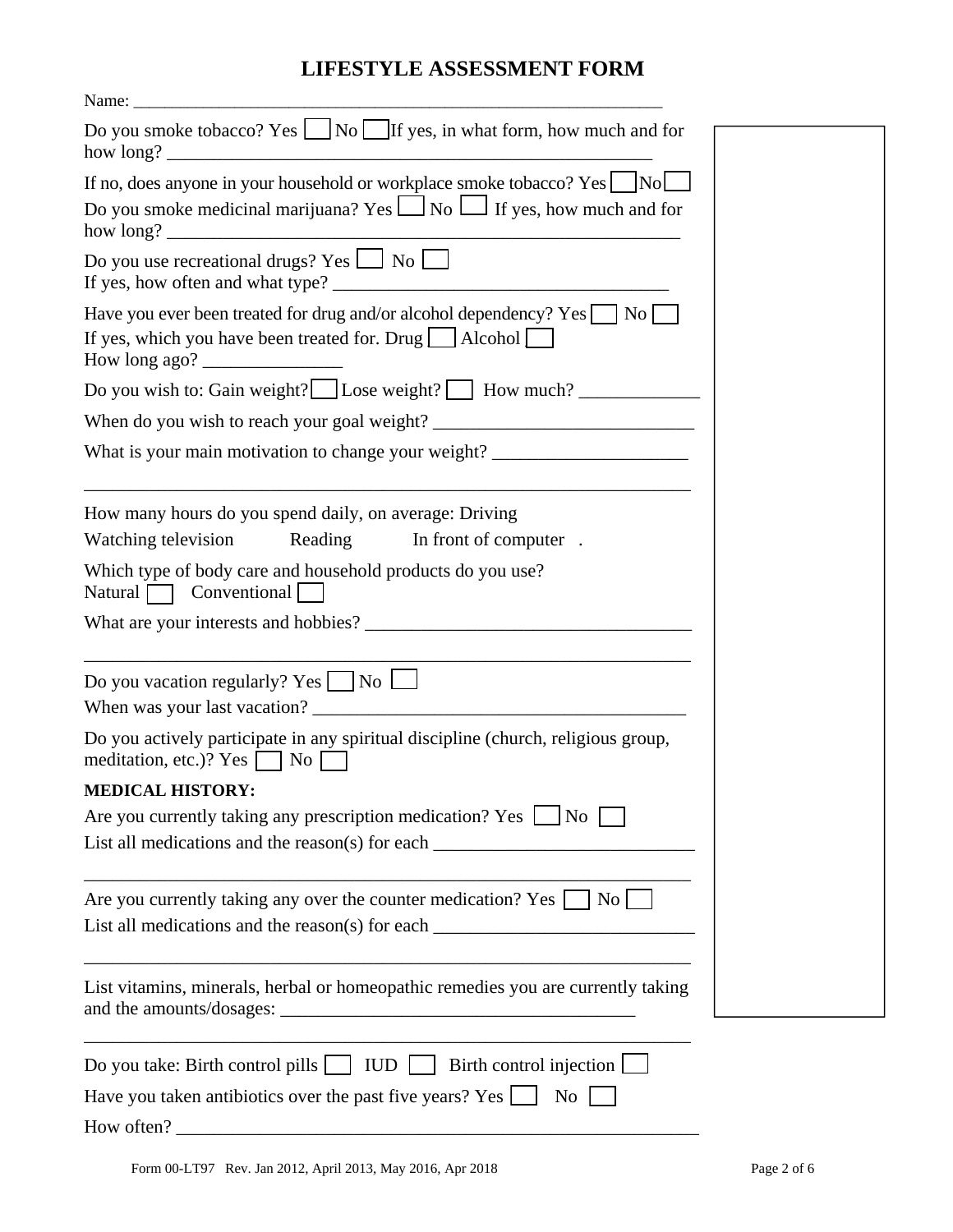| Name:                                                                       |                                                                                                                                          |                                                                                 |  |  |
|-----------------------------------------------------------------------------|------------------------------------------------------------------------------------------------------------------------------------------|---------------------------------------------------------------------------------|--|--|
|                                                                             | Do you have allergies or sensitivities? Yes<br>If so, please list: $\frac{1}{\sqrt{1-\frac{1}{2}} \cdot \frac{1}{\sqrt{1-\frac{1}{2}}}}$ | $\overline{N_{O}}$                                                              |  |  |
| Do you have anaphylaxis (life-threatening allergy)? If so, please describe: |                                                                                                                                          |                                                                                 |  |  |
| b) Hospitalized? Yes $\Box$                                                 | Do you have any silver-mercury fillings? Yes  <br>Have you ever been: a) Diagnosed with an illness? Yes<br>N <sub>o</sub>                | $\overline{N_{O}}$<br>No<br>If yes,<br>If yes, for what reason?                 |  |  |
|                                                                             |                                                                                                                                          | Have you had surgery to remove: Gall bladder?   Tonsils?   Appendix?            |  |  |
|                                                                             | How often do you have a bowel movement?                                                                                                  |                                                                                 |  |  |
|                                                                             |                                                                                                                                          | Do you strain to have a bowel movement? Yes $\Box$ No $\Box$ Occasionally [     |  |  |
|                                                                             | Related to particular food or circumstances?                                                                                             |                                                                                 |  |  |
|                                                                             | Do you have loose bowel movements? Yes $\Box$ No $\Box$ Occasionally $\Box$                                                              |                                                                                 |  |  |
|                                                                             | Related to particular food or circumstances?                                                                                             |                                                                                 |  |  |
|                                                                             | Is there undigested food in your stools? Yes $\Box$ No                                                                                   | Occasionally                                                                    |  |  |
|                                                                             | "S" sibling, "G" for grandparent, "O" for other(s):                                                                                      | <b>FAMILY HISTORY:</b> Hereditary Diseases: Use "F" for father, "M" for mother, |  |  |
| Allergies                                                                   | Cystic fibrosis                                                                                                                          | Mental health disorder,<br>Type?                                                |  |  |
| Alzheimer's                                                                 | Hemochromatosis                                                                                                                          | Obesity                                                                         |  |  |
| Asthma                                                                      | Huntington's disease                                                                                                                     | Parkinson's disease                                                             |  |  |
| Autoimmune<br>disease, Type?                                                | Intestinal disease,<br>Type?                                                                                                             | Type 1 diabetes                                                                 |  |  |
| Cancer, Type?                                                               | Kidney dysfunction                                                                                                                       | Type 2 diabetes                                                                 |  |  |
| Cardiovascular<br>disease, Type?                                            | Liver or gall bladder<br>disease, Type?                                                                                                  | Skin conditions, Type?                                                          |  |  |
| Other diseases (please list) _                                              |                                                                                                                                          | <u> 1980 - Jan Barbara, martxa al II-lea (h. 1980).</u>                         |  |  |
|                                                                             | Have you experienced fungal infections (e.g. jock itch, athlete's foot)?                                                                 |                                                                                 |  |  |
| $\overline{N_{0}}$<br>Yes                                                   |                                                                                                                                          |                                                                                 |  |  |
|                                                                             | Have you experienced a decline in sexual interest? Yes $\lceil$                                                                          | If yes,<br>$\overline{N_{0}}$                                                   |  |  |
|                                                                             | Have you had kidney or gall stones? Yes [                                                                                                | $\overline{N_0}$                                                                |  |  |

\_\_\_\_\_\_\_\_\_\_\_\_\_\_\_\_\_\_\_\_\_\_\_\_\_\_\_\_\_\_\_\_\_\_\_\_\_\_\_\_\_\_\_\_\_\_\_\_\_\_\_\_\_\_\_\_\_\_\_\_\_\_\_\_\_\_\_\_\_\_\_\_\_\_\_\_\_\_\_\_\_\_\_\_\_\_\_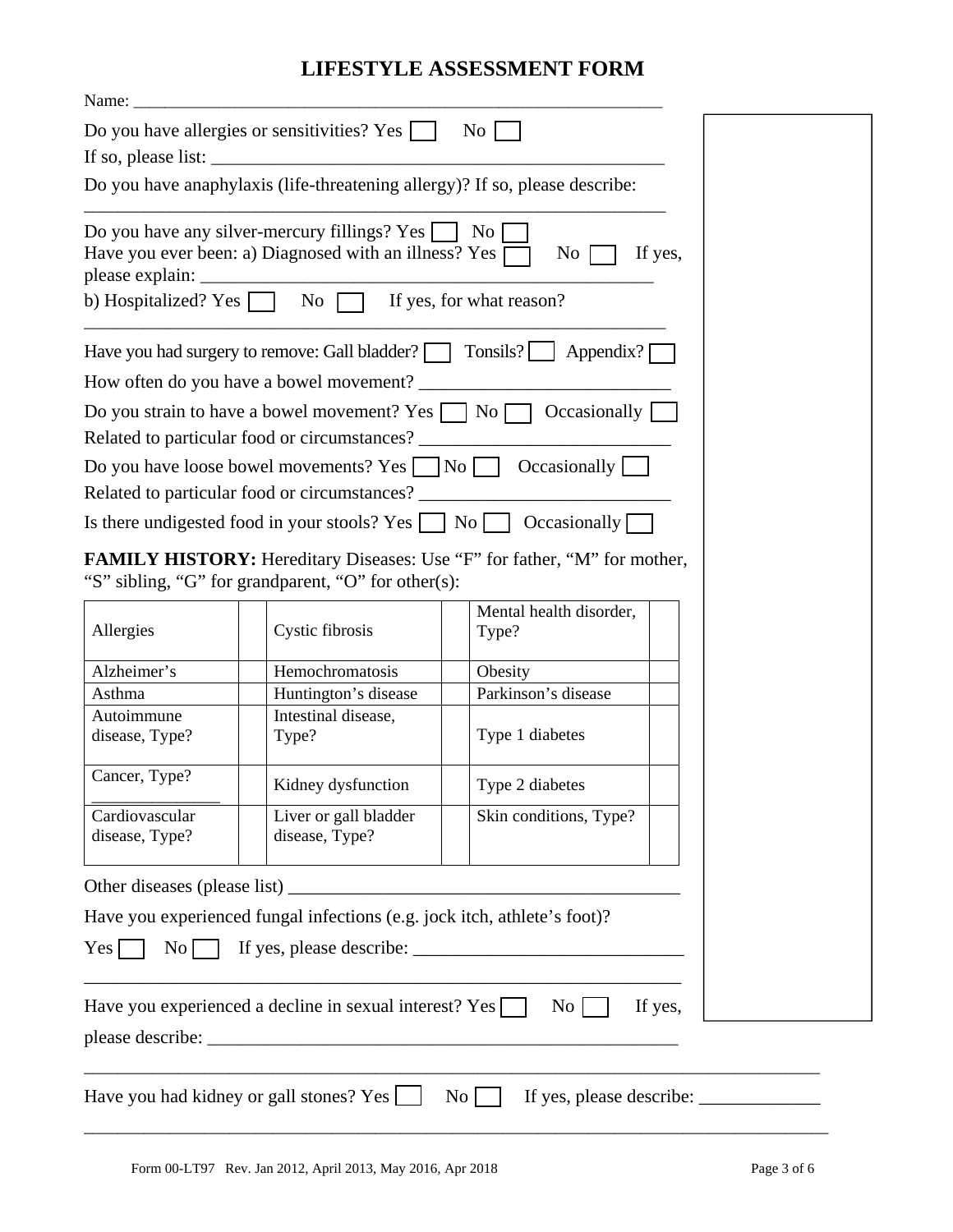| <b>FEMALES:</b><br>Are you or could you be pregnant? Yes $\Box$ No $\Box$                                                                                     |  |
|---------------------------------------------------------------------------------------------------------------------------------------------------------------|--|
| If yes, which trimester?                                                                                                                                      |  |
| Have you noticed any changes in menses, for example the frequency, duration,                                                                                  |  |
| flow, clotting, or other changes? $Yes \Box No \Box$<br>If so, please specify $\frac{1}{1}$                                                                   |  |
| Do you suffer from PMS symptoms? Please specify ________________________________                                                                              |  |
| Are you peri-menopausal? Yes $\Box$ No $\Box$ Menopausal? Yes $\Box$ No $\Box$                                                                                |  |
| Post-menopausal Yes No                                                                                                                                        |  |
| Are you experiencing any menopausal symptoms? Yes No [                                                                                                        |  |
|                                                                                                                                                               |  |
| Have you had a bone density test? Yes $\Box$ No                                                                                                               |  |
|                                                                                                                                                               |  |
| <b>MALES:</b><br>Have you experienced any prostate problems (e.g. frequent urination, discomfort                                                              |  |
| <b>DIETARY HABITS:</b><br>How many times a day do you eat:                                                                                                    |  |
|                                                                                                                                                               |  |
|                                                                                                                                                               |  |
|                                                                                                                                                               |  |
| Rate your food preparation cooking skills: 1 (low) to 10 (advanced): __                                                                                       |  |
| Do you eat meals: With family $\Box$ Home alone $\Box$ On the run<br>Restaurant    <br>Fast food                                                              |  |
| Do you feel there are restrictions to your diet due to preferences of others such as<br>family, roommates, etc.? Yes $\Box$ No $\Box$ If yes, please explain: |  |
| How many $\frac{1}{2}$ cup servings of each do you typically eat in a day:<br>Fruit: Fresh Dried Canned                                                       |  |
| Vegetables: Cooked $\Box$ Raw                                                                                                                                 |  |
| $\Box$ Grains: Whole Refined                                                                                                                                  |  |
|                                                                                                                                                               |  |
|                                                                                                                                                               |  |
|                                                                                                                                                               |  |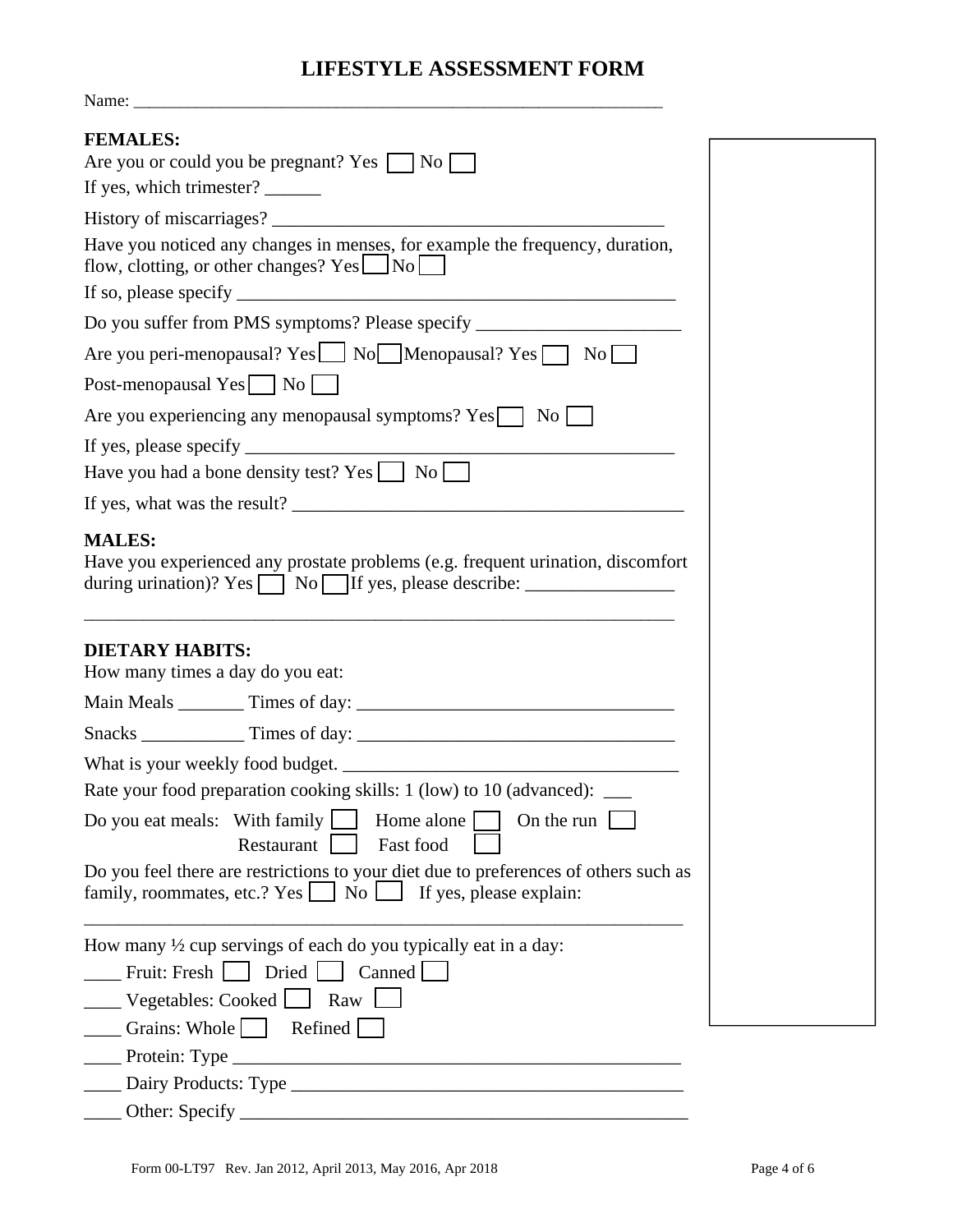| Name:                                                                                      |                                                                    |                           |  |
|--------------------------------------------------------------------------------------------|--------------------------------------------------------------------|---------------------------|--|
| Provide examples of your typical meals:                                                    |                                                                    |                           |  |
|                                                                                            |                                                                    |                           |  |
|                                                                                            |                                                                    |                           |  |
|                                                                                            |                                                                    |                           |  |
|                                                                                            |                                                                    |                           |  |
| Do you eat or use: (indicate "1" for "rarely", "2" for "regularly","3" for "often")        |                                                                    |                           |  |
| Aluminum pans                                                                              | Margarine                                                          | Candy                     |  |
| Microwave                                                                                  | Fried foods                                                        | Fast foods                |  |
| Luncheon meats                                                                             | Cigarettes                                                         |                           |  |
|                                                                                            | Artificial sweeteners (Nutra Sweet, aspartame, Splenda)            |                           |  |
|                                                                                            | Refined foods (white sugar, pastries white bread/pasta/rice, etc.) |                           |  |
| Please indicate how many cups of the following you drink per day/week:                     |                                                                    |                           |  |
| Tap water                                                                                  |                                                                    | Prepared vegetable juices |  |
| Coffee                                                                                     |                                                                    | Fresh vegetable juices    |  |
| Tea                                                                                        | Red wine                                                           |                           |  |
| White wine<br>Soft drinks (diet)                                                           |                                                                    |                           |  |
| Soft drinks (regular)                                                                      | Beer                                                               |                           |  |
| Fresh fruit juices                                                                         |                                                                    | Other alcoholic beverages |  |
| Fruit juices (prepared)                                                                    |                                                                    | Bottled or spring water   |  |
| Milk $(1\%, 2\%, or whole)$                                                                |                                                                    | Herbal tea                |  |
| Milk (skim)                                                                                |                                                                    |                           |  |
| Are you a: Meat eater? $\Box$ Vegetarian?                                                  | $Vegan?$                                                           |                           |  |
| How often do you eat meat? Daily $\Box$ 3-5/week                                           |                                                                    | Once/week or less         |  |
| How often do you consume dairy products? Daily $\Box$ 3-5/wk $\Box$ Once/or less/wk $\Box$ |                                                                    |                           |  |
|                                                                                            |                                                                    |                           |  |
|                                                                                            |                                                                    |                           |  |
|                                                                                            |                                                                    |                           |  |
|                                                                                            |                                                                    |                           |  |
|                                                                                            |                                                                    |                           |  |
|                                                                                            |                                                                    |                           |  |
| Do you experience any symptoms if meals are missed? Yes $\Box$                             |                                                                    | No                        |  |
|                                                                                            |                                                                    |                           |  |
| Do you experience any symptoms after meals? Yes $\Box$ No $\Box$                           |                                                                    |                           |  |
|                                                                                            |                                                                    |                           |  |